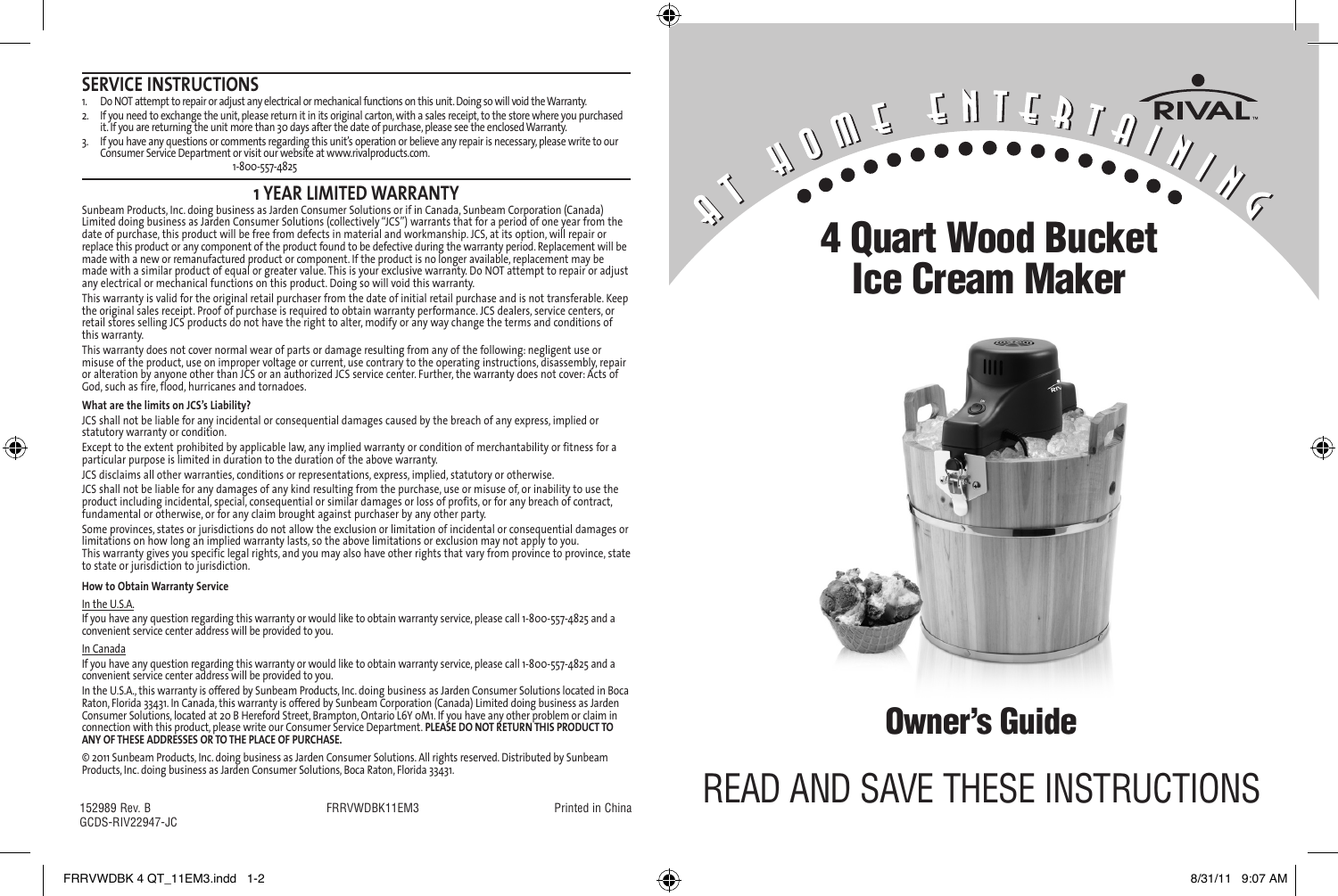**When using electrical appliances, basic safety precautions should always be followed, including the following:** 

- 1. Read all instructions before using.
- 2. To protect against electrical shock, do not immerse cord, plug, or motor in water or other liquid.
- 3. Close supervision is necessary when any appliance is used by or near children.
- 4. To disconnect, switch power to Off and unplug from outlet. Disconnect when not in use, before putting on or taking off parts, and before cleaning.
- 5. Avoid contacting moving parts.
- 6. Do not operate any appliance with a damaged cord or plug or after the appliance malfunctions, or has been dropped or damaged in any manner. See warranty to return for examination, repair, or electrical or mechanical adjustment. Appliance serviced only by authorized agent.
- 7. The use of accessory attachments (not recommended or sold by the manufacturer) may cause fire, electric shock or injury.
- 8. Do not use outdoors.

⊕

- 9. Do not let cord hang over edge of table or counter, or touch heated surfaces, including the stove.
- 10. Do not use appliance for other than intended use.
- 11. Do not operate your Ice Cream Maker dry. Always have ice cream mixture in the ICE CREAM CAN when you plug in your appliance.
- 12. Do not use extension cord.

# IMPORTANT SAFEGUARDS THESE INSTRUCTIONS

This appliance is for**HOUSEHOLD USE ONLY.** No user-serviceable parts inside. Power Unit never needs lubrication.Do not attempt to service this product.



#### POLARIZED PLUG

This appliance has a polarized plug (one blade is wider than the other). To reduce the risk of electric shock, this plug is intended to fit into a polarized outlet only one way. If the plug does not fit fully into the outlet, reverse the plug. If it still does not fit, contact a qualified electrician. Do not attempt to modify the plug in any way. If the plug fits loosely into the AC outlet or if the AC outlet feels warm do not use that outlet.

Questions or Comments 800-557-4825 or at www.rivalproducts.com

-3-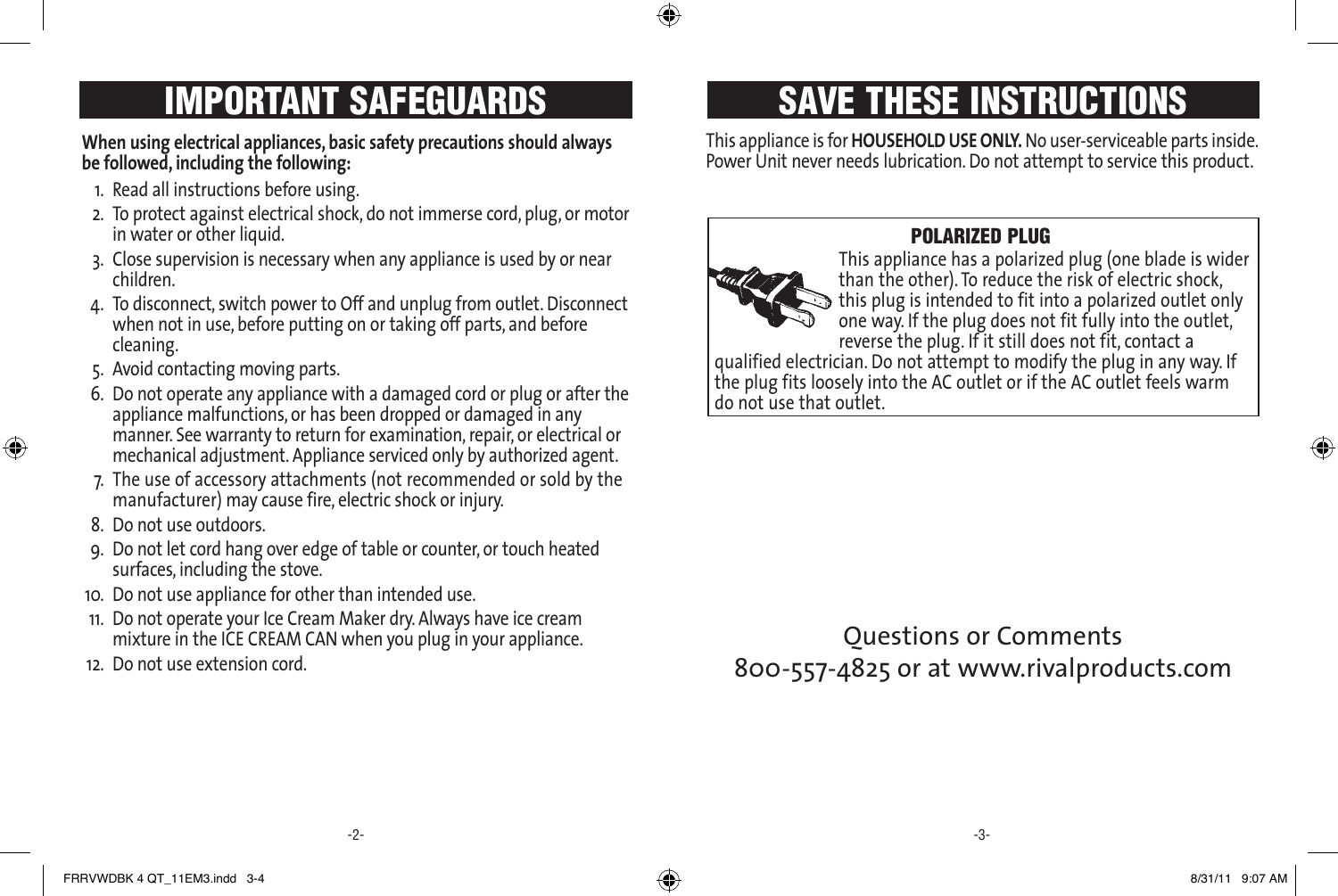

#### HOW TO USE YOUR ICE CREAM MAKER

**NOTE:** Before using for the first time, wash all parts except MOTOR DRIVE (see "HOW TO CLEAN YOUR ICE CREAM MAKER").

- 1. Mix your favorite ice cream recipe thoroughly in a bowl PRIOR to putting it in the DASHER.TIP:Chill (in the refrigerator) ice cream mixture and ICE CREAM CAN prior to making ice cream.
- 2. While ice cream mixture and CAN are chilling, place cleaned wood bucket on a flat surface counter top. Place DASHER and COVER nearby.
- 3. Once mixture and CAN are chilled, remove from refrigerator to start the ice cream making process.
- 4. Pour chilled ice cream mixture into chilled ICE CREAM CAN. Do not fill above the max level marked on the inside of the CAN.
- 5. Insert DASHER into ICE CREAM CAN. Then place COVER on ICE CREAM CAN by lining up the stem on the DASHER with the hole on the COVER.
- 6. Carefully insert the ICE CREAM CAN with COVER into the center of the BUCKET. Make sure ICE CREAM CAN engages with the bottom of the BUCKET.
- 7. Carefully slide the rectangular tab (located on opposite end of power switch) into the square bracket slot on BUCKET, align the MOTOR DRIVE over ICE CREAM CAN so that the stem of the DASHER engages hole in the bottom of the MOTOR DRIVE. Rotate ICE CREAM CAN slightly until MOTOR DRIVE engages ICE CREAM CAN COVER. Lock in MOTOR DRIVE into BUCKET with latching handle.
- 8. Plug Power cord into outlet.

⊕

- 9. Switch power to on and make sure the ICE CREAM CAN starts to rotate. While ICE CREAM CAN is rotating, begin to distribute approximately 2 inches of ice cubes around the inside bottom of the BUCKET. Sprinkle approximately 1/4 cup of rock salt uniformly over the layer of ice. (NOTE: The DASHER does not move, the ICE CREAM CAN rotates around the DASHER.)
- 10. Continue to layer ice and then rock salt until level reaches top of rotating ICE CREAM CAN. (NOTE: If CAN stops rotating - turn unit off manually turn the ICE CREAM CAN until it seems to turn smoothly - as ice cubes might have jammed against the rotating ICE CREAM CAN then turn the power back on.)
- 11. Ice cream should churn for approximately 30-40 minutes. CAN will STOP turning when ice cream is complete. Switch power to Off, unplug cord and remove the MOTOR DRIVE. Motor will not turn back on until it cools down - approximately 15-25 minutes. NOTE: Should ice cream maker stop before churning is complete, check to see if ice cubes are jammed against the rotating ICE CREAM CAN.
- 12. Once MOTOR DRIVE is removed, clear away ice and salt from the top of the ICE CREAM CAN COVER. Carefully remove COVER and DASHER. Recommend to use a rubber spatula to remove the ice cream from the DASHER.

⊕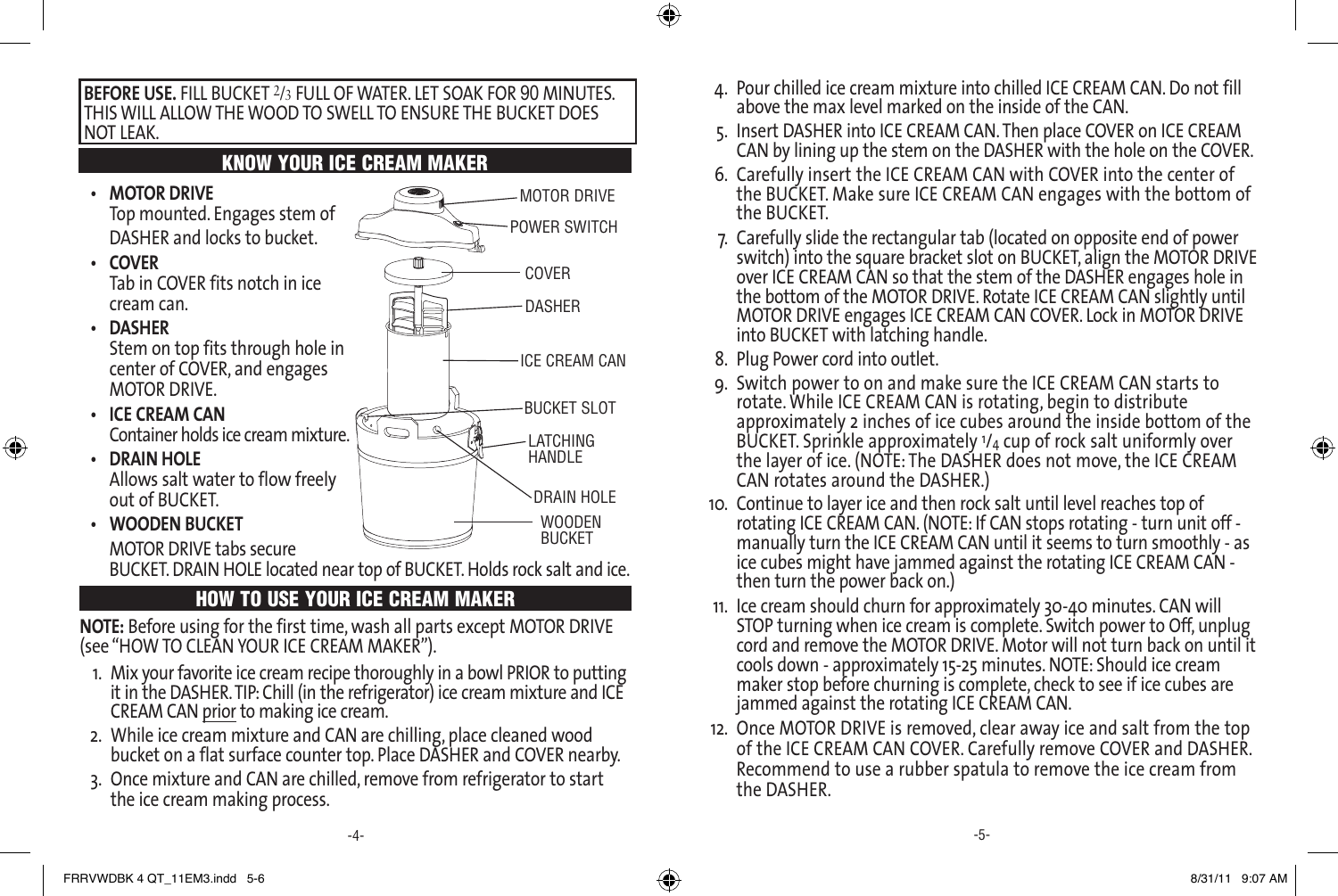## HOW TO HARDEN AND RIPEN ICE CREAM IMPORTANT POINTS

- 1. Pack ice cream down into ICE CREAM CAN and replace COVER. Place plastic wrap over COVER and secure with a rubber band.
- 2. Clean out salt and melted ice from inside of wood BUCKET by rinsing in the sink - do not place BUCKET in the dishwasher.
- 3. Place ICE CREAM CAN wrapped with plastic wrap and rubber band back in the wood BUCKET.
- 4. Repack ice and salt layers (see "How To Use Your Ice Cream Maker", previous section) covering entire ICE CREAM CAN including COVER.
- 5. Cover the BUCKET with a folded towel or a few newspapers for insulation and allow to harden for two to three hours. Hardening time varies with type of ice cream mixture used.

## **HOME FREEZER METHOD**

#### **Ice Cream Can:**

⊕

- 1. Pack ice cream down into ICE CREAM CAN and replace COVER. Place plastic wrap over COVER and secure with a rubber band.
- 2. Place in home freezer for several hours.

#### **Plastic Containers:**

- 1. Spoon ice cream into plastic container; allow  $1/2$  inch for expansion. Cover with a tight-fitting lid.
- 2. Place in home freezer for several hours.

## HOW TO CLEAN YOUR ICE CREAM MAKER

MOTOR DRIVE: Switch power to Off and unplug cord. Never put MOTOR DRIVE in water.Wipe with a slightly damp cloth. MOTOR DRIVE never needs lubrication.Do Not Immerse in Liquids.

ICE CREAM CAN, COVER, AND DASHER: Wash in hot, soapy water. Rinse and dry thoroughly. **IMPORTANT:** ICE CREAM CAN should be towel dried; if left to "air dry,"water spots may appear.Do not replace COVER until ice cream can is dry.Do not put any parts in dishwasher.

ICE CREAM BUCKET: After every use, clean thoroughly to remove salt water residue.

TO ACHIEVE A SMOOTH TEXTURED ICE CREAM: Carefully follow the ice and salt amounts indicated. As the ice melts and the ice level decreases, add small amounts of ice to maintain the original level.

TO LOOSEN JAMMED ICE:Turn the power switch to Off and twist the ICE CREAM CAN several times. Turn the power switch back on to restart the churning process. If jamming continues, add 2 cups of water to BUCKET. ICE CREAM should churn approximately 25-35 minutes or until motor stops. If you choose to churn less than the  $3/4$  volume of liquid recipe, the motor may not stop. Occasionally check mixture until ice cream looks like fluffy mashed potatoes.Unplug and remove MOTOR DRIVE.

SET IN SINK or above sink drain to catch excess water.

AUTO SAFETY SHUT OFF:This ice cream maker is supplied with an AUTO SAFETY SHUTOFF. Should the motor become overheated it will turn off. In order to restart the ice cream freezer, the following steps must be followed:

1.Unplug the ice cream freezer.

2.Wait at least 20 minutes for motor to cool.

3. Plug in and operate normally.

## RECIPES

#### **DELICIOUS HOMEMADE ICE CREAM**

For great tasting homemade ice cream, use Rival™ Quick and Easy Ice Cream Mixes to create your favorite recipes.

It's fast, easy, and tastes great!

RivalTM ice cream mixes are packed in convenient 8 oz packets. Each packet makes up to 2 quarts of delicious ice cream.

Available at many retail stores or for more information please visit www.rivalproducts.com. Questions or comments? 1-800-557-4825.





♠

♠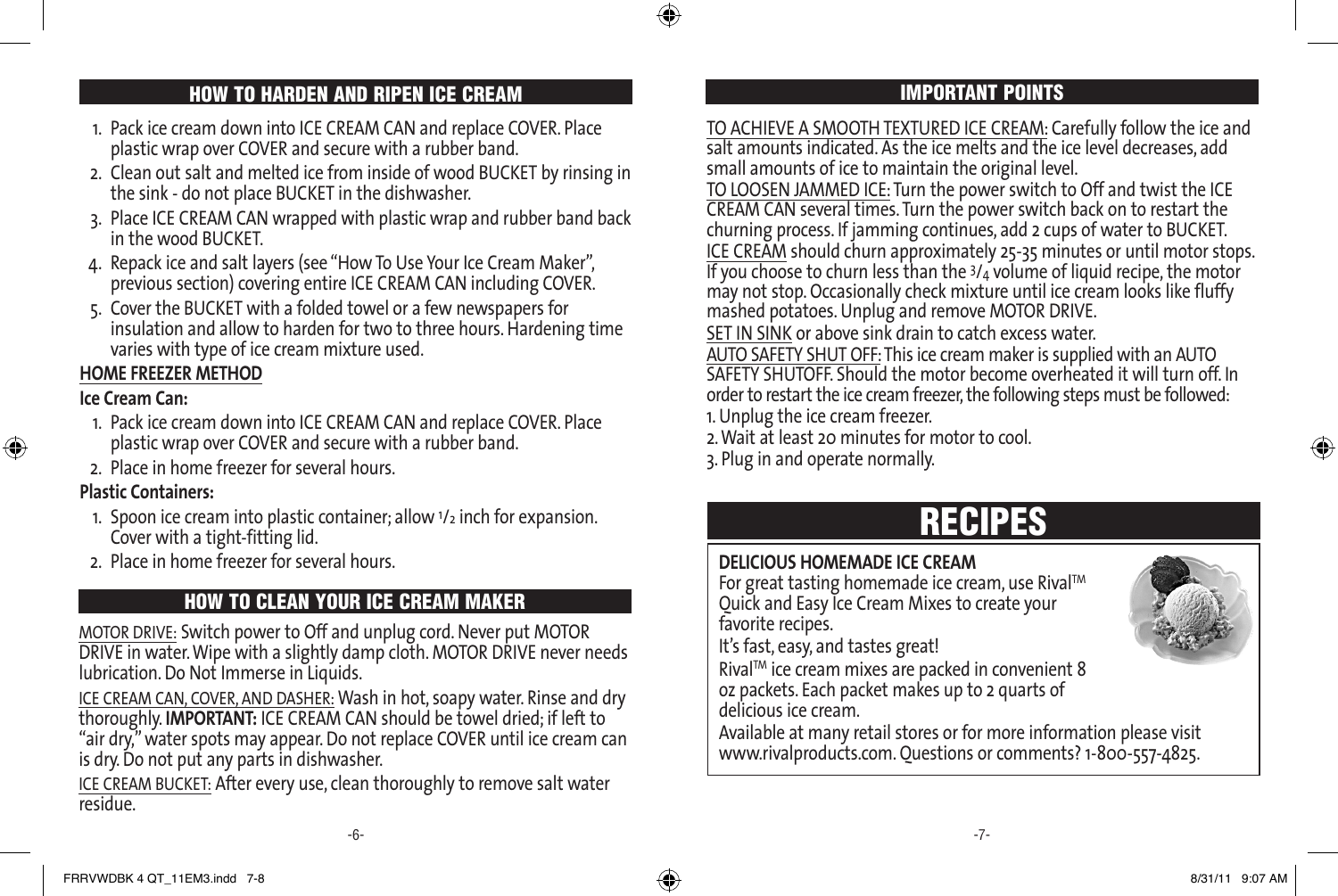

# THE RECIPES

#### **HINT FOR LOWER-FAT RECIPES**

For lower fat content, substitute 1% milk for whole milk, whole milk for half and half; and evaporated skim milk for whipping cream. Higher fat dairy products – such as whipping cream – create a smooth, rich and creamy dessert. Lower fat dairy products create a lighter dessert with a slightly different texture.

#### **OLD FASHIONED VANILLA ICE CREAM**

⊕

| 4 Quart<br>5 Quart                                          |  |
|-------------------------------------------------------------|--|
| 2¼ cups sugar<br>3 cups sugar                               |  |
| 1/4 cup plus 2 tablespoons flour<br>$\frac{1}{2}$ cup flour |  |
| ½ teaspoon salt<br>1/2 teaspoon salt                        |  |
| 6¼ cups milk<br>5 cups milk                                 |  |
| 4 eggs, beaten<br>5 eggs, beaten                            |  |
| 5 cups whipping cream<br>4 cups whipping cream              |  |
| 2 tablespoons vanilla extract<br>2 tablespoons plus         |  |
| 11/2 teaspoon vanilla extract                               |  |

## **6 Quart**

31 ⁄2 cups sugar 1 ⁄2 cup flour 3 ⁄4 teaspoon salt 7 cups milk 6 eggs, beaten 6 cups whipping cream 3 tablespoons vanilla extract

Combine sugar, flour and salt in saucepan. Gradually stir in milk. Cook over medium heat approximately 15 minutes or until thickened, stirring constantly.

Gradually stir about 1 cup of hot mixture into the beaten eggs. Add egg mixture to remaining hot mixture, stirring constantly. Cook 1 minute; remove from heat. Refrigerate 2 hours. Combine whipping cream and vanilla in large bowl; add chilled mixture, stirring with wire whisk to combine. Freeze as directed.

**Cookies and Cream Ice Cream:** Crumble chocolate sandwich cookies (25 cookies for 4 quart, 30 cookies for 5 quart, or 40 cookies for 6 quart) into mixture before freezing. **Coffee Ice Cream:** Combine instant coffee (4 tablespoons for 4 quart,

5 tablespoons for 5 quart, or 6 tablespoons for 6 quart) with sugar,flour and salt. Continue as directed.

#### **CINNAMON BLACK WALNUT ICE CREAM**

#### **4 Quart**

4 cups whipping cream 4 cups half and half 2 cups sugar 21 ⁄2 cups chopped black walnuts 1 tablespoons vanilla extract 1 teaspoon cinnamon 1 ⁄2 teaspoon salt

#### **5 Quart**

5 cups whipping cream 5 cups half and half ⁄2 cups sugar ⁄8 cups chopped black walnuts 1 tablespoon plus ⁄4 teaspoon vanilla extract ⁄4 teaspoon cinnamon ⁄2 teaspoon salt

**6 Quart**

6 cups whipping cream 6 cups half and half 3 cups sugar 33 ⁄4 cups chopped black walnuts 11 ⁄2 tablespoons vanilla extract 11 ⁄2 teaspoons cinnamon 3 ⁄4 teaspoon salt

Combine all ingredients. Cover; refrigerate 30 minutes. Freeze as directed.

#### **CHOCOLATE ICE CREAM**

| 4 Quart                                  | 5 Quart                                     | 6 Quart                                  |
|------------------------------------------|---------------------------------------------|------------------------------------------|
| 2% cups sugar                            | 31/ <sub>3</sub> cups sugar                 | 4 cups sugar                             |
| 2 tablespoons cornstarch                 | 21/ <sub>2</sub> tablespoons cornstarch     | 3 tablespoons cornstarch                 |
| 1/ <sub>2</sub> teaspoon salt            | $\frac{1}{2}$ teaspoon salt                 | 3/4 teaspoon salt                        |
| 6 cups milk                              | 7½ cups milk                                | 9 cups milk                              |
| 4 eggs, beaten                           | 5 eggs, beaten                              | 6 eggs, beaten                           |
| 6 squares semisweet chocolate.<br>melted | 71/2 squares semisweet<br>chocolate, melted | 9 squares semisweet chocolate,<br>melted |
| 1% cup half and half                     | 1% cup half and half                        | 2 cups half and half                     |
| 2 cups whipping cream                    | 2½ cups whipping cream                      | 3 cups whipping cream                    |
| 2 teaspoons vanilla extract              | 2½ teaspoons vanilla extract                | 1 tablespoon vanilla extract             |

Combine sugar, cornstarch and salt in a saucepan.Gradually stir in milk.

Cook over medium heat until mixture comes to a simmer, stirring constantly.Gradually stir about 1 cup of the hot mixture into the beaten eggs. Add to remaining hot mixture, stirring constantly. Cook and stir over low heat until slightly thickened (about 2 minutes). Stir in melted chocolate. Beat with a whisk until mixture is smooth. Stir in half and half. whipping cream and vanilla. Cover and refrigerate 2 hours. Freeze as directed.

-8- -9-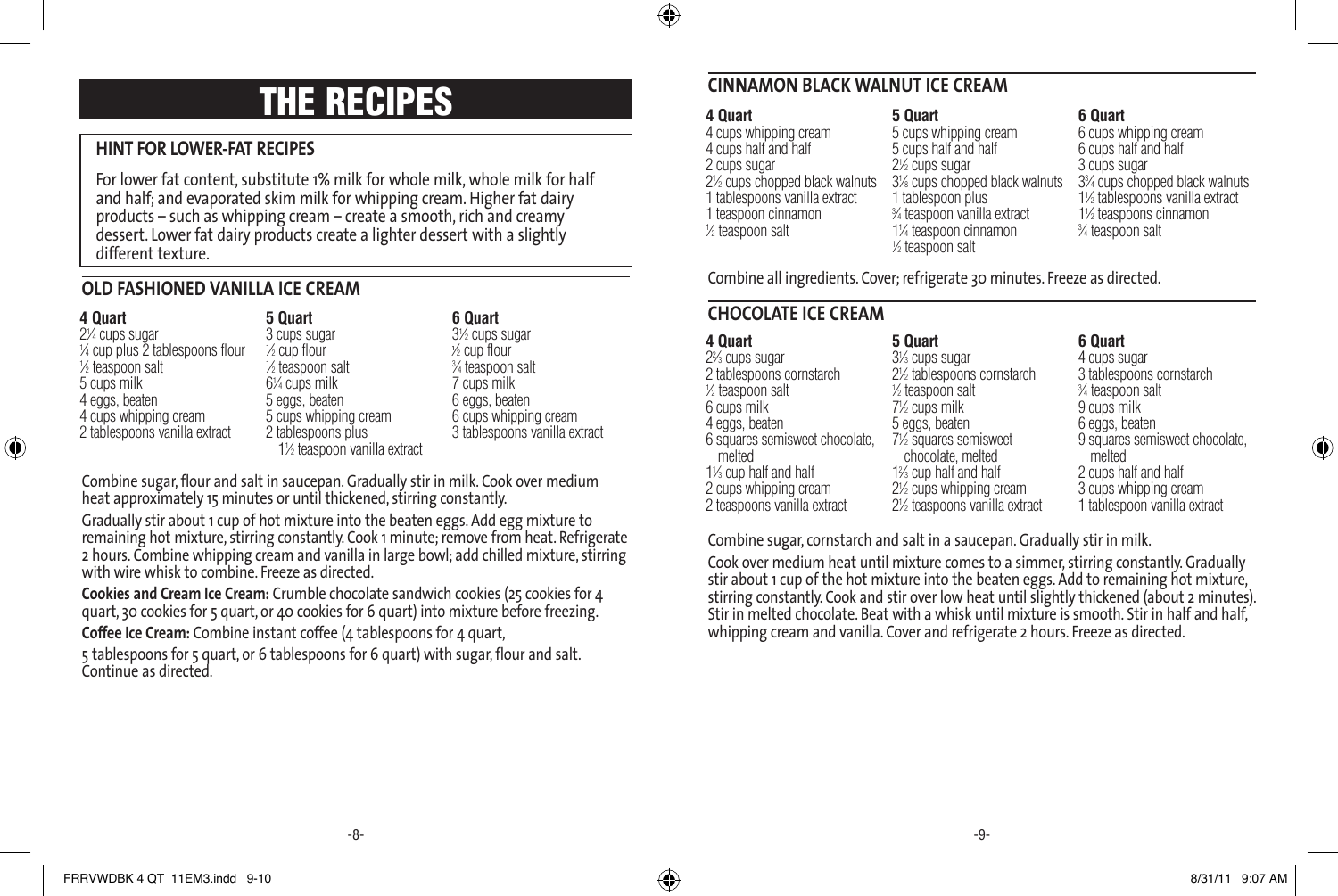## ⊕

#### **CHOCOLATE CHIP ICE CREAM**

**4 Quart** 21 ⁄2 cups milk 23 ⁄4 cups sugar 1 teaspoon salt 21 ⁄2 cups half and half 11 ⁄2 teaspoons vanilla extract 6 cups whipping cream 12 oz. (2 cups) grated semisweet chocolate or chocolate chips

**5 Quart** 31 ⁄4 cups milk 31 ⁄2 cups sugar 11 ⁄8 teaspoon salt 31 /8 cups half and half 13 ⁄4 teaspoons vanilla extract 71 ⁄2 cups whipping cream 15 oz.  $(2\% \text{ cups})$  grated semisweet chocolate or chocolate chips

#### **6 Quart**

4 cup milk 33 ⁄4 cups sugar 11 ⁄4 teaspoon salt 4 cups half and half 2 teaspoons vanilla extract 91 ⁄2 cups whipping cream 18 oz. (3 cups) grated semisweet chocolate or chocolate chips

Scald milk until bubbles form around edge of pan. Remove from heat. Add sugar and salt. Stir until dissolved. Stir in half and half, vanilla and whipping cream. Cover and refrigerate 30 minutes. Freeze as directed.

After removing DASHER, immediately stir in chocolate.

**Mint Chocolate Chip:** Add peppermint extract (2 teaspoons for 4 quart, 2½ teaspoons for 5 quart, or 1 tablespoon for 6 quart) and green food coloring (½ teaspoon for 4 quart, ½ teaspoon plus <sup>1</sup> ⁄8 teaspoon for 5 quart, or <sup>3</sup> ⁄4 teaspoon for 6 quart) to mixture before refrigerating. Proceed as directed.

#### **VANILLA ICE CREAM**

⊕

| 5 Quart                                          | 6 Quart                                  |
|--------------------------------------------------|------------------------------------------|
| $2\frac{1}{2}$ cups milk                         | 3 cups milk                              |
| 2 <sup>1</sup> / <sub>2</sub> cups sugar         | 2 <sup>3</sup> / <sub>4</sub> cups sugar |
| 1/ <sub>2</sub> teaspoon salt                    | 3⁄4 teaspoon salt                        |
| 2 <sup>1</sup> / <sub>2</sub> cups half and half | 3 cups half and half                     |
| 1½ tablespoon vanilla extract                    | 2 tablespoon vanilla extract             |
| 5 cups whipping cream                            | 6 cups whipping cream                    |
|                                                  |                                          |

Scald milk until bubbles form around edge of pan. Remove from heat. Add sugar and salt. Stir until dissolved. Stir in half and half, vanilla extract and whipping cream. Cover and refrigerate 30 minutes. Freeze as directed.

**Strawberry:** Add pureed strawberries (4 cups for 4 quart, 5 cups for 5 quart, or 6 cups for 6 quart) to chilled mixture before freezing.

**Banana:** Add mashed bananas (3 cups for 4 quart, 3'/2 cups for 5 quart, or 4 cups for 6 quart) to chilled mixture before freezing.

Peach: Add pureed peaches (4 cups for 4 quart, 5 cups for 5 quart, or 6 cups for 6 quart) to chilled mixture before freezing.

#### **ROCKY ROAD ICE CREAM**

#### **4 Quart**

2 cups milk 6 squares (1 oz. each) semisweet chocolate 13 ⁄4 cups sugar 1 ⁄2 teaspoon salt 2 cups half and half 1 tablespoon vanilla extract 4 cups whipping cream 2 cups mini marshmallows 1<sup>1/2</sup> cups chocolate chips 1 cup chopped pecans

#### **5 Quart** 2<sup>1/2</sup> cups milk 71 ⁄2 squares (1 oz. each) semisweet chocolate 21 ⁄4 cup sugar 1 ⁄2 teaspoon salt 21 ⁄2 cups half and half 11 ⁄2 tablespoons vanilla extract 5 cups whipping cream 21 ⁄2 cups mini marshmallows 13 ⁄4 cups chocolate chips 13 ⁄4 cups chopped pecans

**6 Quart** 3 cups milk 9 squares (1 oz. each) semisweet chocolate 23 ⁄4 cup sugar 3 ⁄4 teaspoon salt 3 cups half and half 2 tablespoons vanilla extract 6 cups whipping cream 3 cups mini marshmallows 21 ⁄4 cups chocolate chips 11 ⁄2 cups chopped pecans

Combine milk and semisweet chocolate in saucepan. Stirring constantly, cook over medium heat until chocolate is melted. Remove from heat. Add sugar and salt. Stir until dissolved. Stir in remaining ingredients. Cover and refrigerate 30 minutes. Freeze as directed.

#### **PEPPERMINT ICE CREAM**

| 4 Quart                                          | 5 Quart                                             | 6 Quart                     |
|--------------------------------------------------|-----------------------------------------------------|-----------------------------|
| $2\frac{1}{2}$ cups milk                         | 3% cups milk                                        | 4 cups milk                 |
| 2 cups sugar                                     | 2 <sup>1/2</sup> cups sugar                         | 3 cups sugar                |
| 1 teaspoon salt                                  | 1% teaspoon salt                                    | 1¼ teaspoon salt            |
| 2 <sup>1</sup> / <sub>2</sub> cups half and half | 3% cups half and half                               | 4 cups half and half        |
| 1½ teaspoons vanilla extract                     | 1% teaspoon vanilla extract                         | 2 teaspoons vanilla extract |
| 6 cups whipping cream                            | 7½ cups whipping cream                              | 9 cups whipping cream       |
| 2 cups peppermint candy                          | 2 <sup>1</sup> / <sub>2</sub> cups peppermint candy | 3 cups peppermint candy     |

Scald milk until bubbles form around edge of pan. Remove from heat. Add sugar and salt. Stir until dissolved. Stir in half and half, vanilla and whipping cream. Cover and refrigerate 30 minutes. Place peppermint candy in a plastic bag. Break into large pieces (about <sup>1</sup> ⁄4 inch) with a mallet or rolling pin. Stir into chilled mixture. Freeze as directed.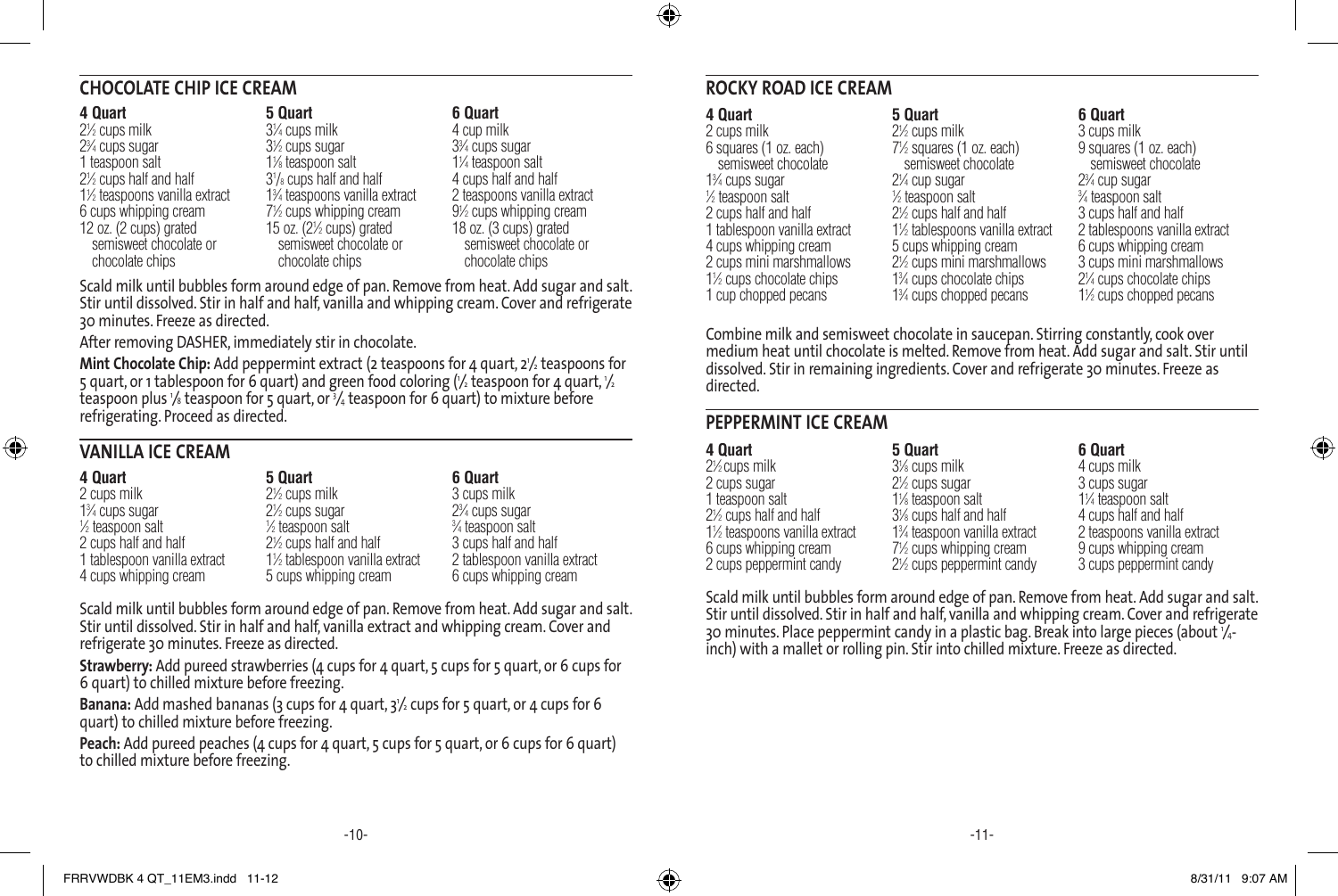#### **PRALINE ALMOND FUDGE ICE CREAM**

| 5 Quart                                              | 6 Quart                                                                                                                                                                                                  |
|------------------------------------------------------|----------------------------------------------------------------------------------------------------------------------------------------------------------------------------------------------------------|
| 2 <sup>3</sup> / <sub>4</sub> cups light brown sugar | 3½ cups light brown sugar                                                                                                                                                                                |
|                                                      | $\frac{1}{2}$ cup flour                                                                                                                                                                                  |
| 1/ <sub>2</sub> teaspoon salt                        | 3⁄4 teaspoon salt                                                                                                                                                                                        |
|                                                      | 7 cups milk                                                                                                                                                                                              |
| 5 eggs, beaten                                       | 6 eggs, beaten                                                                                                                                                                                           |
|                                                      | 6 cups whipping cream                                                                                                                                                                                    |
|                                                      | 3 tablespoons vanilla extract                                                                                                                                                                            |
|                                                      | 3 cups slivered almonds                                                                                                                                                                                  |
|                                                      | 5 tablespoons butter                                                                                                                                                                                     |
|                                                      | 1½ cup chocolate fudge topping                                                                                                                                                                           |
|                                                      | 1/4 cup plus 31/2 tablespoons flour<br>$6\%$ cups milk<br>5 cups whipping cream<br>2½ tablespoons vanilla extract<br>2½ cups slivered almonds<br>3% tablespoons butter<br>1¼ cup chocolate fudge topping |

Combine brown sugar, flour and salt in a saucepan. Gradually stir in milk. Cook over medium heat about 15 minutes or until thickened, stirring constantly.Gradually stir about 1 cup of the hot mixture into the beaten eggs. Add to remaining hot mixture, stirring constantly. Cook 1 minute; remove from heat. Refrigerate 2 hours. Combine whipping cream and vanilla in large bowl; add chilled mixture, stirring with a wire whisk to combine. Sauté almonds in butter over low heat about 5 minutes. Stir into ice cream mixture. Freeze as directed. Swirl chocolate fudge topping through ice cream after it has stopped churning. (**NOTE:** This is easier to do as you transfer ice cream into another container.)

#### **SPICED CIDER SORBET**

⊕

| 4 Quart                           | 5 Quart                                            | 6 Quart                           |
|-----------------------------------|----------------------------------------------------|-----------------------------------|
| 4 cups apple cider or apple juice | 5 cups apple cider or apple juice                  | 6 cups apple cider or apple juice |
| 2 cups sugar                      | 2 <sup>1/2</sup> cups sugar                        | 3 cups sugar                      |
| 1 teaspoon whole cloves           | 1¼ teaspoon whole cloves                           | 1½ teaspoons whole cloves         |
| 4 whole cinnamon sticks           | 5 whole cinnamon sticks                            | 6 whole cinnamon sticks           |
| 4 cups unsweetened applesauce     | 5 cups unsweetened applesauce                      | 6 cups unsweetened applesauce     |
| 2 cups cranberry juice            | 2 <sup>1</sup> / <sub>2</sub> cups cranberry juice | 3 cups cranberry juice            |
| 1/4 cup lemon juice               | $\frac{1}{4}$ cup plus 1 tablespoon                | 1/ <sub>3</sub> cup lemon juice   |
|                                   | lemon juice                                        |                                   |

Combine apple cider/juice, sugar, cloves and cinnamon sticks in saucepan. Bring to a boil over medium heat , stirring occasionally. Boil 5 minutes. Remove from heat. Remove cloves and cinnamon sticks with a slotted spoon; discard. Stir in applesauce, cranberry and lemon juices. Cover refrigerate 1 hour. Freeze as directed.

#### **STRAWBERRY ICE**

## **4 Quart**

⊕

2 quarts fresh or frozen strawberries, thawed 1 cup sugar 2 cups water 2 tablespoons lemon juice

#### **5 Quart**

11 ⁄4 cup sugar 21 ⁄2 cup water

lemon juice

21 ⁄2 quarts fresh or frozen strawberries, thawed 2 tablespoons plus 1½ teaspoon 3 tablespoons lemon juice **6 Quart** 3 quarts fresh or frozen strawberries, thawed 11 ⁄2 cup sugar 3 cups water

Puree strawberries and combine with sugar. Let stand 2 hours. Add water and lemon juice. Cover; refrigerate 30 minutes. Freeze as directed.

#### **VANILLA ICE MILK**

| 4 Quart                       | 5 Quart                                      | 6 Quart                      |
|-------------------------------|----------------------------------------------|------------------------------|
| 3 cups skim milk              | 3 <sup>3</sup> / <sub>4</sub> cups skim milk | 41/2 cups skim milk          |
| 1 <sup>/2</sup> cups sugar    | 1 <sup>3</sup> / <sub>4</sub> cups sugar     | 2¼ cups sugar                |
| 1/ <sub>4</sub> teaspoon salt | 1/ <sub>4</sub> teaspoon salt                | $\frac{1}{4}$ teaspoon salt  |
| 9 cups whole milk             | 11% cups whole milk                          | 13½ cups whole milk          |
| 1½ teaspoon vanilla extract   | 1% teaspoons vanilla extract                 | 2¼ teaspoons vanilla extract |

Thoroughly combine all ingredients. Cover and refrigerate 30 minutes. Freeze as directed. Stir after freezing to blend any unfrozen skim milk into frozen mixture.

#### **CHOCOLATE ICE MILK**

| 4 Quart                       | 5 Quart                                  | 6 Quart                                        |
|-------------------------------|------------------------------------------|------------------------------------------------|
| 2½ cups skim milk             | 3% cups skim milk                        | 3 <sup>3</sup> / <sub>4</sub> cups skim milk   |
| 8½ cups whole milk            | 10 <sup>%</sup> cups whole milk          | 12 <sup>3</sup> / <sub>4</sub> cups whole milk |
| 4 squares semisweet chocolate | 5 squares semisweet chocolate            | 6 squares semisweet chocolate                  |
| 2% cups sugar                 | 3 <sup>1</sup> / <sub>3</sub> cups sugar | 4 cups sugar                                   |
| 1 teaspoon salt               | 1¼ teaspoon salt                         | 1 <sup>1</sup> / <sub>2</sub> teaspoon salt    |
| 2 teaspoons vanilla extract   | 2½ teaspoons vanilla extract             | 2 tablespoons vanilla extract                  |

Combine skim and whole milk in saucepan. Add semisweet chocolate. Cook over medium heat until chocolate is melted, stirring constantly. Remove from heat. Add sugar and salt. Stir until dissolved. Stir in vanilla. Cover and refrigerate 2 hours. Freeze as directed. Stir after freezing to blend any unfrozen skim milk into frozen mixture.

♠